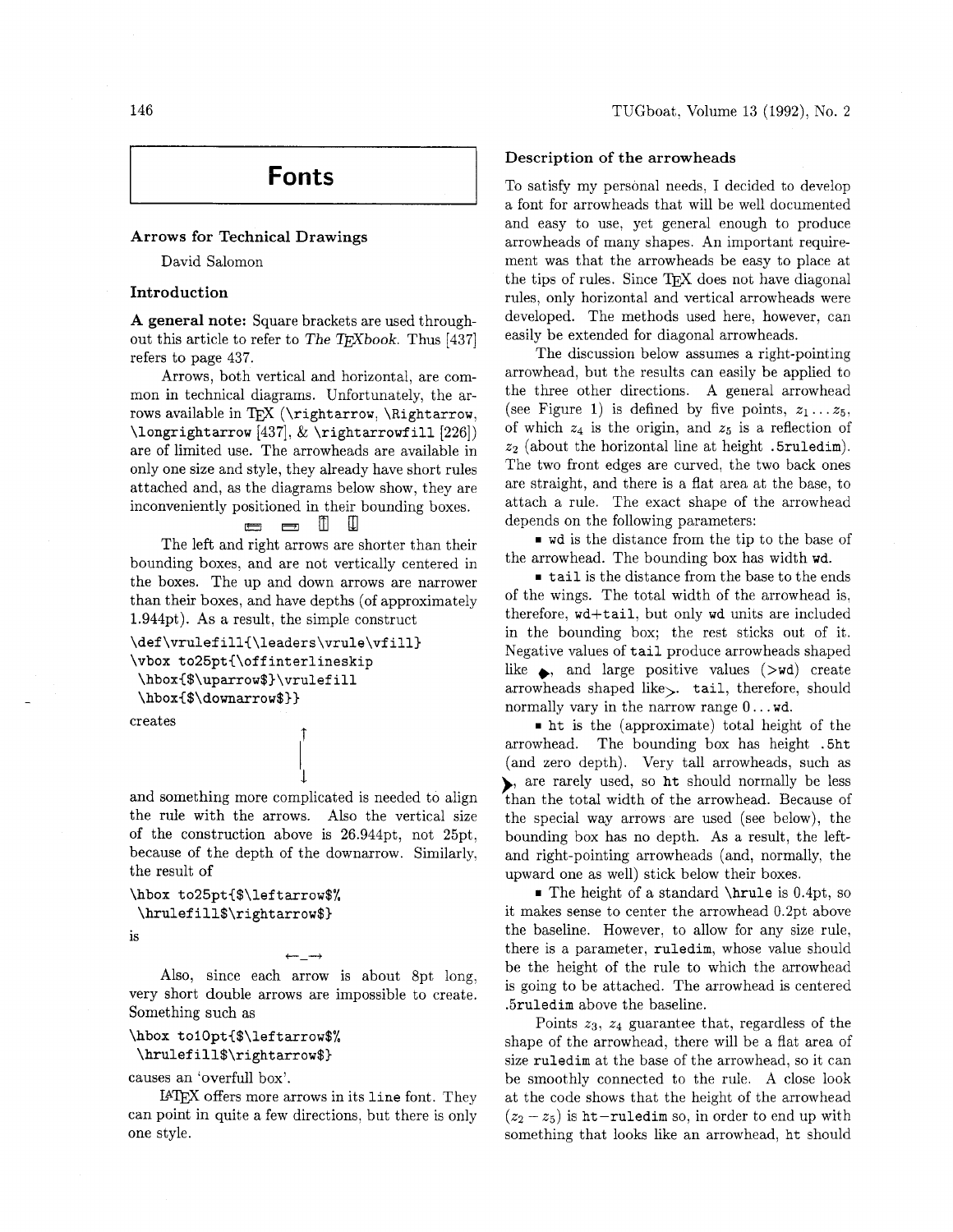be greater than ruledim. (In rare cases, such as the 'pacman' arrowhead below, a large negative value of curv can increase the height of the arrowhead above this value.)

The curv parameter can be used to curve the front edge of the arrowhead. Its value (in degrees) is added to the direction of the top front edge, and subtracted from that of the bottom front edge. Thus positive values of curv result in arrcwheads looking like  $\Box$ , and negative values, in arrowheads like  $\blacktriangleright$ . As a result, negative values of curv would rarely be used. The maximum value of curv (see discussion below) depends on the size and shape of the arrowhead, and is typically between  $20^{\circ}$  and  $30^\circ$ .

outlin is a boolean parameter. If it is *true,*  the arrowhead is drawn as an outline  $\gtrsim$ , using the procedure suggested in [Ex. 13.231; otherwise, the arrowhead is solid. For high resolution output devices, Doug Henderson's methods (ref. 1) create better results.

#### The source code

In a complete arrowhead font, all the characters are arrowheads, differing only in orientation and parameters. It is therefore natural to define the arrowheads in terms of procedures. I have found it convenient to use two procedures, one for left/right arrowheads and the other for up/down ones. The METAFONT code of the procedures is as follows.

```
path outerr; 
def outlne = \% Outlining, see Ex. 13.23
cull currentpicture keeping (1,infinity); 
picture v; v:=currentpicture; 
cull currentpicture keeping (1,l) 
 withweight 3; 
addto currentpicture also v 
 - v shifted right 
 - v shifted left 
 - v shifted up 
 - v shifted down; 
cull currentpicture keeping (1,4) 
enddef ;
```
% procedure for right left arrowheads def  $lr_{\text{head}}(text 1r)$  = R:=floor ruledim; if not odd R: R:=R+1; fi;  $z1=(w, .5R); z2=(-tail,h);$  $z3=(0,2y1); z4=origin; z5=(x2,R-y2);$ **sAngle:=angle(z2-zl)+curv; e~ngle:=angle(zl-25)-curv;**  outerr:=zl(dir sAngle)..z2--23-- 24--z5..{dir eAng1e)cycle; if lr="r": fill outerr; if outlin: outlne; fi elseif lr="l" : fill outerr  $reflectedabout((0,0),(0,1))$  $shifted(w,0);$ 

```
if outlin: outlne; fi
```
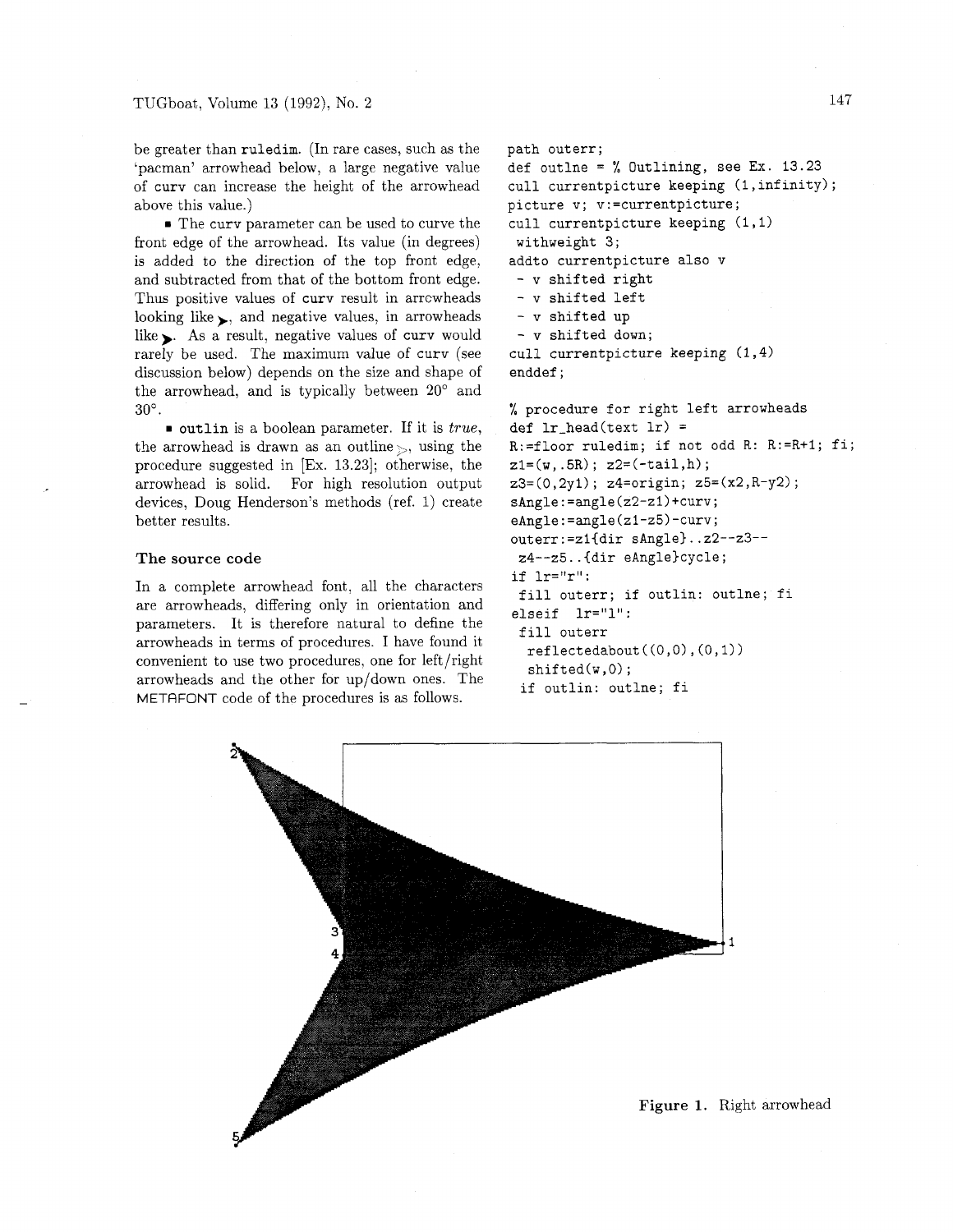```
else: errmessage("wrong parameter, 
should be (1) or (r'');
f i 
enddef ;
```

```
% procedure for up down arrowheads 
def ud_{\text{head}}(text ud) =
R:=floor ruledim; if not odd R: R:=R+I; fi; 
z1 = (.5R,h); z2 = (w, -tail);z3=(2x1,0); z4=(0,0); z5=(R-x2,y2);sAngle:=angle(z2-21)-curv; 
eAngle:=angle(zl-z5)+curv; 
outerr:=zl{dir sAngle)..z2--23-- 
24--z5..{dir eAng1e)cycle; 
if ud="u" : 
 fill outerr; if outlin: outlne; fi 
elseif ud="d":
 fill outerr
  reflectedabout((0,0),(1,0))shifted(0, h);
 if outlin: outlne; fi 
else: errmessage("! Wrong parameter, 
 should be 'u' or 'd'");
11 
I I 
%
```
Following this, arrowheads can be created and placed in the font by, e.g.:

ruledim#:=.4pt#; outlin:=false; ht#:=8pt#; wd#:=7pt#; tail#:=-2pt#; curv:=O; def ine-pixels (ht , wd , tail, ruledim) ;

```
beginchar ("R" ,wd#, .5ht#, 0) ; "right" ; 
lr\_head("r") ;
endchar ;
```

```
beginchar ("L", wdt", .5ht#, 0); "left";lr\_head("l") ;
endchar ;
```

```
beginchar ("U" , .5ht# ,wd#, 0) ; "up" ; 
ud\_head(''u'');
endchar ;
```

```
beginchar ("D", .5ht#, wd#, 0); "down";
ud\_head("d");
endchar ;
```
Note that it is also possible to create a hollow arrowhead by:

1. Drawing it with a 2-pixel wide pen. This may give better results in low resolution output devices.

```
if outlin: pickup pensquare scaled 2; 
draw outerr; fi
```
2. After creating the arrowhead, a smaller arrowhead is erased inside. By changing the scale and shift amounts, special shapes can be created.

```
path iner 
fill outerr 
iner:=outerr; 
if outlin: erase fill iner scaled .8 
 shifted(.lxi,.2yl); fi 
    An an example, the values 
ht#:=8pt#; wd#:=5pt#; tail#:=2pt#; 
curv:=9; ruledim#:=.4pt#; 
produce, when outlin:=false; and \mathcal{P} when
```
outlin:=true;.

## **Improving the digitization**

The only subtle point about the procedures above is the equation for  $z_1$ . Originally this equation was 'z1=(w,.5ruledim);' but this resulted in arrowheads with flat tips, two pixels tall. To get a sharp, one-pixel tip, the  $y_1$  coordinate should be an integer plus  $1/2$  (see Ex. 24.7 in The METAFONTbook). This was obtained by computing 'R:=floor ruledim; if not odd R: R:=R+1; fi;' and setting 'z1= $(w, .5R)$ ;'. (R is the odd integer closest to ruledim, so .5R is an integer plus  $1/2$ .) To end up with a symmetric arrowhead, the equation for *zs* was also changed from  $'z5=(x2, ruledim-y2);' to 'z5=(x2,R-y2);'. No$ tice that the base of the arrowhead (the distance between points  $z_3$ ,  $z_4$ ) is now R and not ruledim, but the difference is at most one pixel, and is not noticeable. Notice also that the whole thing may not be necessary in a high-resolution output device, but in a 300dpi laser printer it significantly improves the appearance of the arrowhead (see Fig. 2).

#### **Special cases**

The top front edge of the arrowhead should go in the general direction of the top left point. If that direction is changed too much (by a large value of  $curv$ ), funny results-and, sometimes, error messages - are obtained. As an example, the following set of parameters

 $ht\#:=10pt\#; wdt:=10pt\#; tail\#:=10pt\#;$  $curv:=20$ ; ruledim#:=.4pt#;

 $produces_2$   $\ldots$ 

Some combinations of the parameters create interesting (and, possibly, even useful) shapes; even though they don't look like arrows. A pacman  $e^{is}$ a left arrowhead created by: